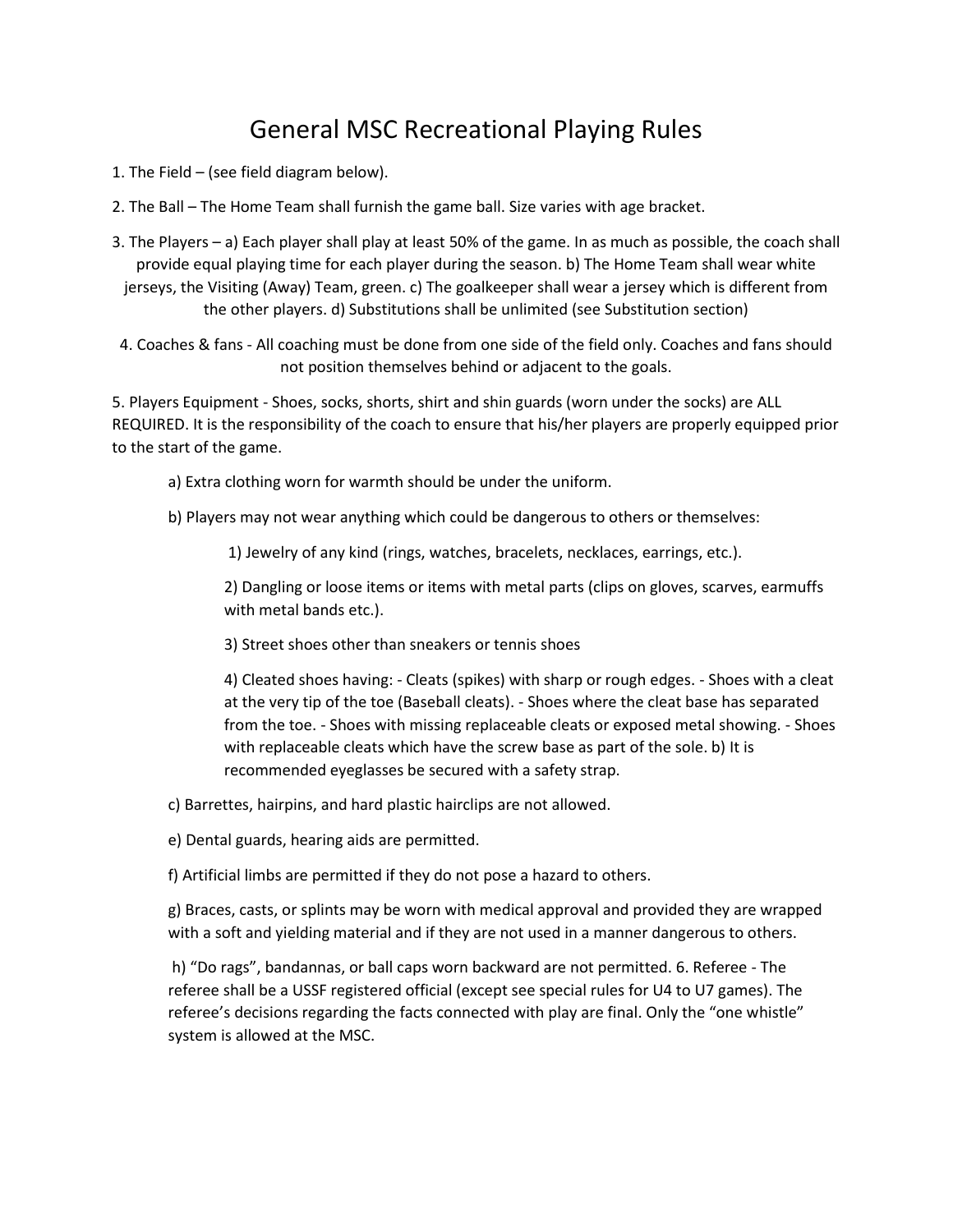### 7. Assistant Referees

a) USSF registered assistant referees shall assist the referee indicating when the ball goes out of play, which side should receive possession, if a player is in offside position and when the ball crosses the goal line.

b) When USSF registered assistant referees are not available, the referee may, at his/her discretion, designate "club" linesmen who will assist the referee by indicating when the ball goes out of play.

8. Duration of the Game - The length of the halves vary with the age bracket. Time shall not be stopped except for serious injury

9. Player Substitutions – (See special rules for U4 to U7 teams) a) Substitutions are unlimited and should be made at the following stoppage times:

- Before a goal kick for either team
- Before a throw-in in your favor, or if both teams are substituting, on either teams' throw in.
- At beginning of any period of play
- In case of injury for the injured player

b) Be prepared for the substitution: players need to be at the half line and make substitutions quickly.

c) Do not slow the game down or waste time with multiple substitutions.

10. Start of Play – Kick-off

a) Prior to the game a coin toss shall be held: the winner has the choice of goal to defend and the other team takes the kick-off.

b) At the start of the second half the teams shall switch ends and the team which did not kick off initially will do so now.

c) After a goal, play is restarted with a kick-off by the team having been scored upon.

d) Players must be in their own half at the taking of a kick-off. Defensive players may not be within the center circle.

e) At the kick-off, the ball must move forward on the initial touch.

f) A goal may be scored directly from the kick-off.

#### 11. Method of Scoring - Goals

a) A goal is scored if the whole of the ball crosses the whole of the goal line and passes between the uprights and under the crossbar having been propelled with any body part except the hand or arm.

b) Tie games will stand. No overtime shall be played.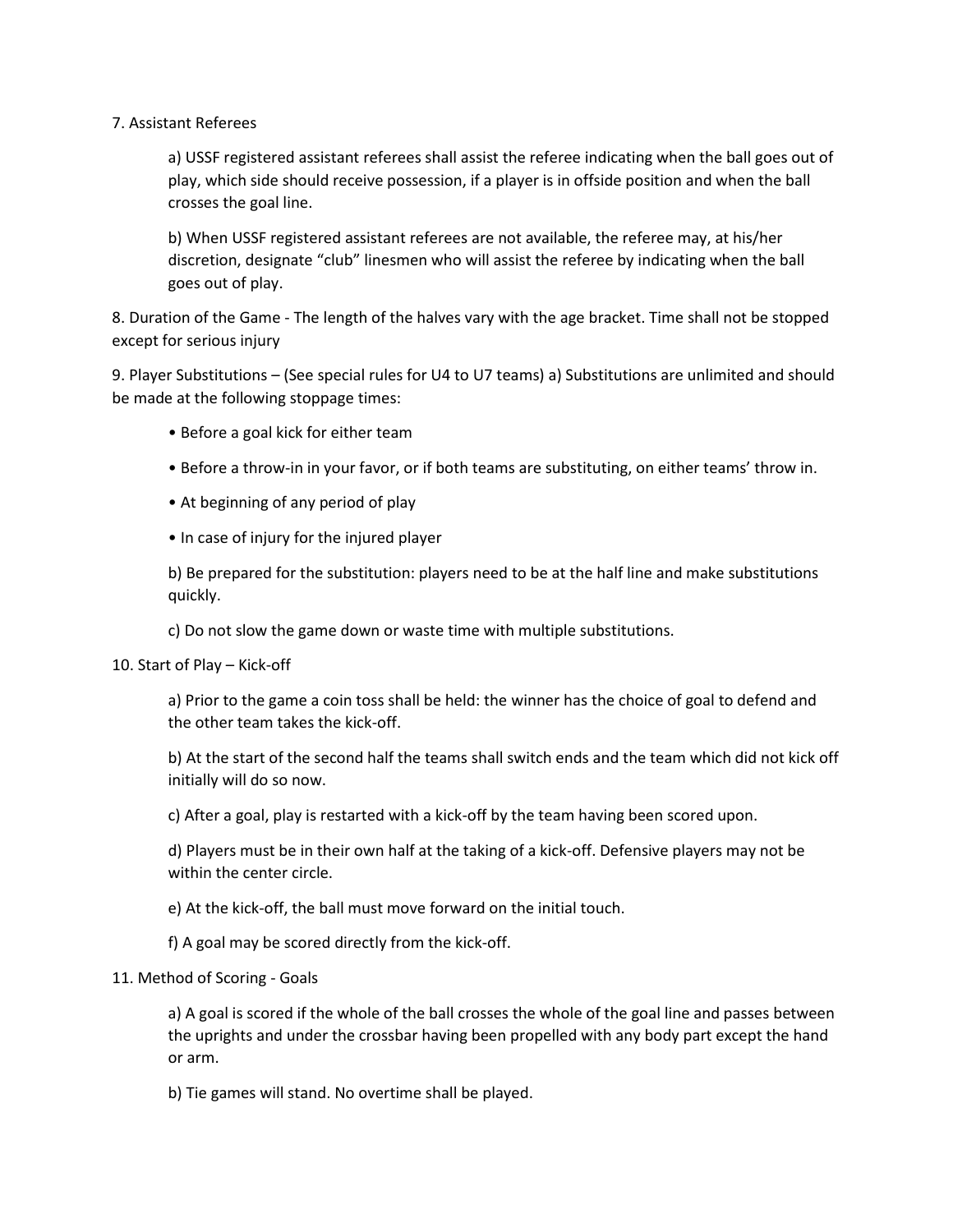### 12. Ball In and Out of Play

a) The ball is out of play when the WHOLE of the ball has crossed the WHOLE of the line, either in the air or on the ground. The position of the player has no bearing.

b) Corner flags, goal posts, crossbars, referees and linesmen are considered part of the field and play does not stop if the ball rebounds off them unless it then crosses completely over a boundary line.

#### 13. Throw-In  $-$

When the ball goes out of play on the sideline, the team last touching the ball loses possession. Any member of the opposing team may put the ball into play by taking a throw-in from the spot on the touchline where the ball left the field of play. Technique: ALL or part of BOTH FEET must be in CONTACT with the GROUND and ON or BEHIND the touchline at the moment the ball is released. The throwing motion is made with both hands used equally. Starting from behind the head, in a continuous motion, the ball is released IN FRONT of the body.

a) If the throw-in is taken incorrectly, a player from the opposing team shall take the throw-in from the same location (see special rules for age groups U4-5, U7-8, U9-10).

b) A goal cannot be scored directly from a throw-in.

14. Fouls and Misconduct - (See "The TEN Major Fouls" below.)

15. Free Kicks - FREE KICKS are awarded as a penalty for the commission of a foul. There are two Free Kicks – DIRECT and INDIRECT.

a) DIRECT FREE (DFK) is given when one of the ten major fouls has been committed. A goal can be scored directly from a DFK

b) INDIRECT FREE KICK (IFK) is awarded when one of the five minor fouls has been committed. A goal cannot be scored directly from an IFK; the ball must first touch another player.

c) Free kicks are taken from the spot of the foul.

d) Free kicks can be taken by any player of the offended team and in any direction.

e) A team cannot score against itself directly from a free kick.

f) An IFK awarded to an attacking team within the defenders goal area must be moved to the top of the goal area perpendicular to the point at which the foul occurred.

16. Penalty Kick - when the DEFENDING TEAM is penalized for a MAJOR foul COMMITTED WITHIN its own penalty area, a penalty kick is awarded to be taken from the penalty mark inside the penalty box.

a) All players except the kicker and the keeper must remain outside the penalty area and the penalty arc until the ball is played. All players except the defending team's goal keeper must also be behind the ball.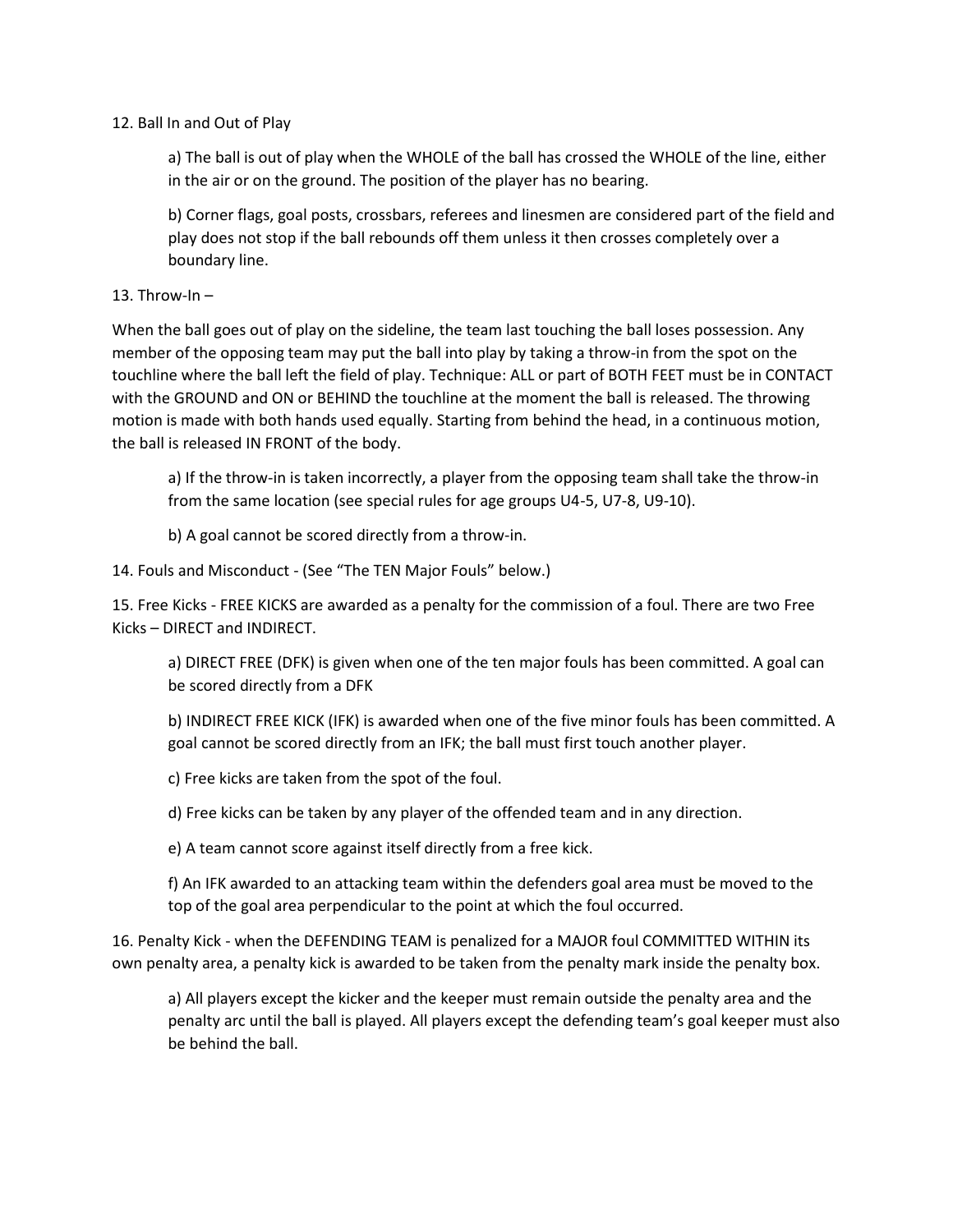b) The kicker must approach and kick the ball in a smooth continuous motion. The kicker may not touch the ball again until another player has touched the ball. c) The goalkeeper must remain on his/her goal line until the ball is played.

17. Goal Kick - When the ball, having last been touched by the attacking team, crosses the opponents' goal line (but not in the goal) a goal kick is awarded.

a) The kick may be taken from any point inside the goal area.

b) The ball is in play at the moment the ball is played. Players on the team that has been awarded the kick may stand inside the penalty area and receive the ball. Players on the opposite team must remain outside the penalty are until the ball is kicked but then may touch the ball inside the penalty area.

c) Opponents may not enter the penalty area until the ball is in play.

18. Corner Kick - When the ball, having last been touched by the defending team, crosses the goal line (but not inside the goal) a corner kick is awarded.

a) The ball must be placed within the corner arc on that side of the field where it went out of p lay. 1

19. Common Requirements for KICK-OFFS, CORNER KICKS, GOAL KICKS and FREE KICKS

a) The player taking the kick may not touch the ball a second time until it has been touched by another player.

b) Kick-offs, corner kicks, and free kicks are in play when the ball is kicked and moves.

c) Opponents may not be within 4 yards (U4 to U6), 6 yards (U7-U8), 8 yards (U9 to U12) or 10 yards (U13 to U19) of the ball until it is put in play.

d) Goal kicks and free kicks taken from a team's own penalty area are not in play until the ball leaves the penalty area.

20. Drop ball Interruptions in play due to foreign objects (dogs, young children, parents, debris, etc.) or stoppages due to injury result in a drop ball restart. The referee drops the ball at a position where the ball was when play was stopped. The ball may not be played until after it touches the ground.

21. Offside The offside law is enforced for ages 8 and up. It is NOT AN OFFENSE for a player to be in an offside position! A player is in an offside position if he/she is nearer to the opponents' goal line than both the ball and the second to last opponent (For u8-10, the build out line and not the half line is where offsides start.

A player is NOT in an offside position if he/she is:

- a) On his/her half of the field/build out line for u8-10
- b) or Level with the second to last opponent or last two opponents.

An offense occurs when a player is in an offside position (see above) and is involved in active play by: a) Interfering with play or b) Interfering with an opponent or c) Gaining an unfair advantage by being in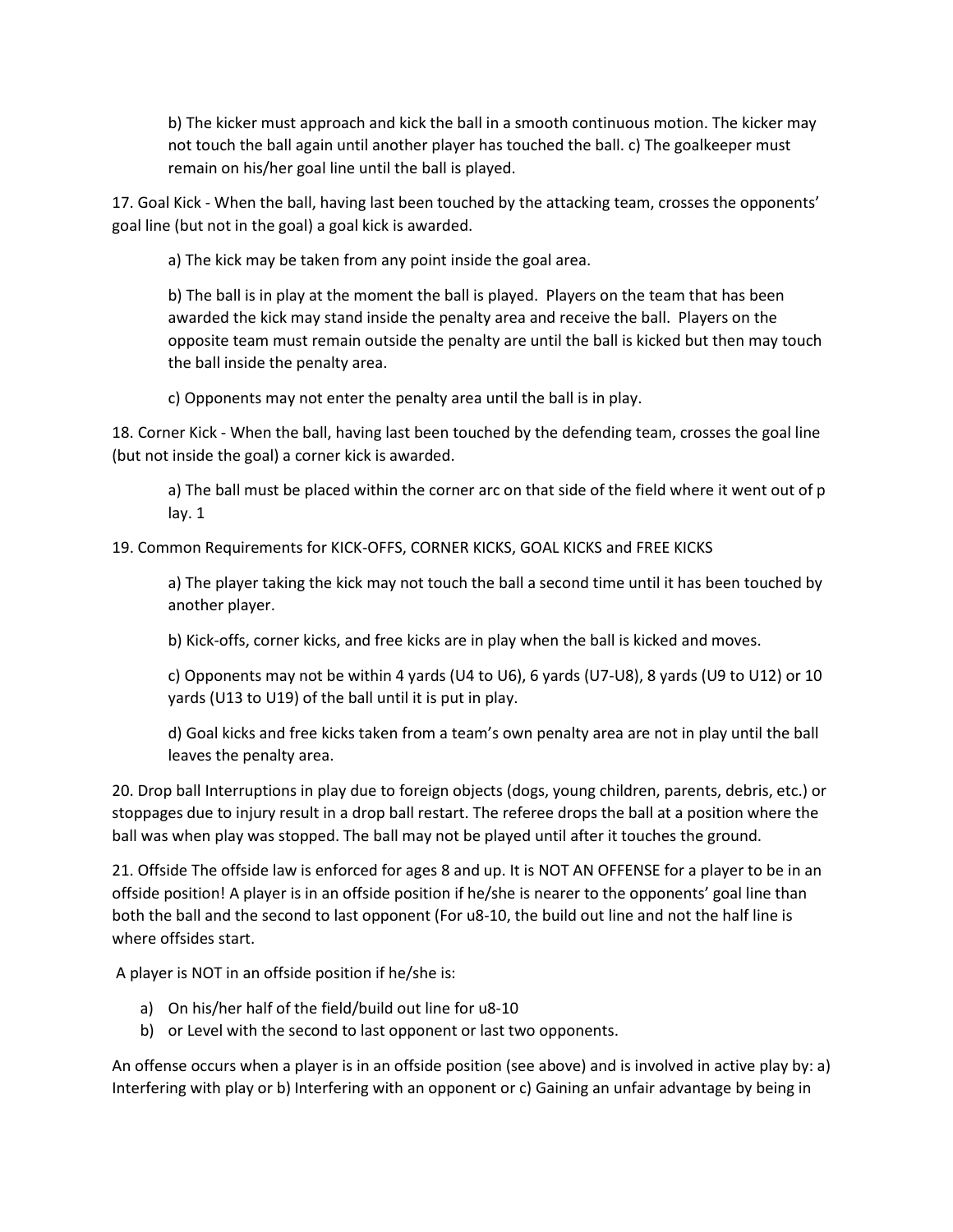that position. The referee will award an indirect free kick to the opposing team to be taken from the place where the offside offense, indicated by the assistant referee, occurred. A player will not be penalized for being in an offside position if, in the opinion of the referee, he/she is not involved in active play.

# The Ten MAJOR FOULS

If a player commits any of the following seven offenses in a manner CONSIDERED by a REFEREE to be CARELESS, RECKLESS, or INVOLVING EXCESSIVE FORCE

- a) Kicks or attempts to kick an opponent
- b) Trips or attempts to trip an opponent
- c) Jumps at an opponent
- d) Charges an opponent
- e) Strikes or attempts to strike an opponent
- f) Pushes an opponent

g) Tackles an opponent – makes contact with the opponent before contact is made with the ball Or commits any of the following three offenses

- h) Spits at an opponent
- i) Holds an opponent

j) Handles the ball deliberately (except the keeper within his or her own penalty area)

The offending player shall be penalized by the award of a DIRECT FREE KICK by the opposing team from where the offense occurred. Should a player of the defending team commit one of the above offenses within the penalty area, a PENALTY KICK shall be awarded.

The MINOR FOULS A player committing any of the following offenses:

a) Playing in a manner considered by the referee to be dangerous

- b) Impeding the progress of an opponent
- c) Preventing the goalkeeper from releasing the ball from his hands

d) Commits any other offense, not previously mentioned, for which play is stopped to caution or dismiss a player The offending player shall be penalized by the award of an INDIRECT FREE KICK by the opposing team from the place where the offense occurred.

An indirect free kick is awarded to the opposing team if a goalkeeper, inside his own penalty area, commits any of the following four (4) offenses: (i) Takes more than 6 seconds while controlling the ball with his hands before releasing it from his possession (ii) Touches the ball again with his hands after it has been released from his possession and has not touched any other player (iii)Touches the ball with